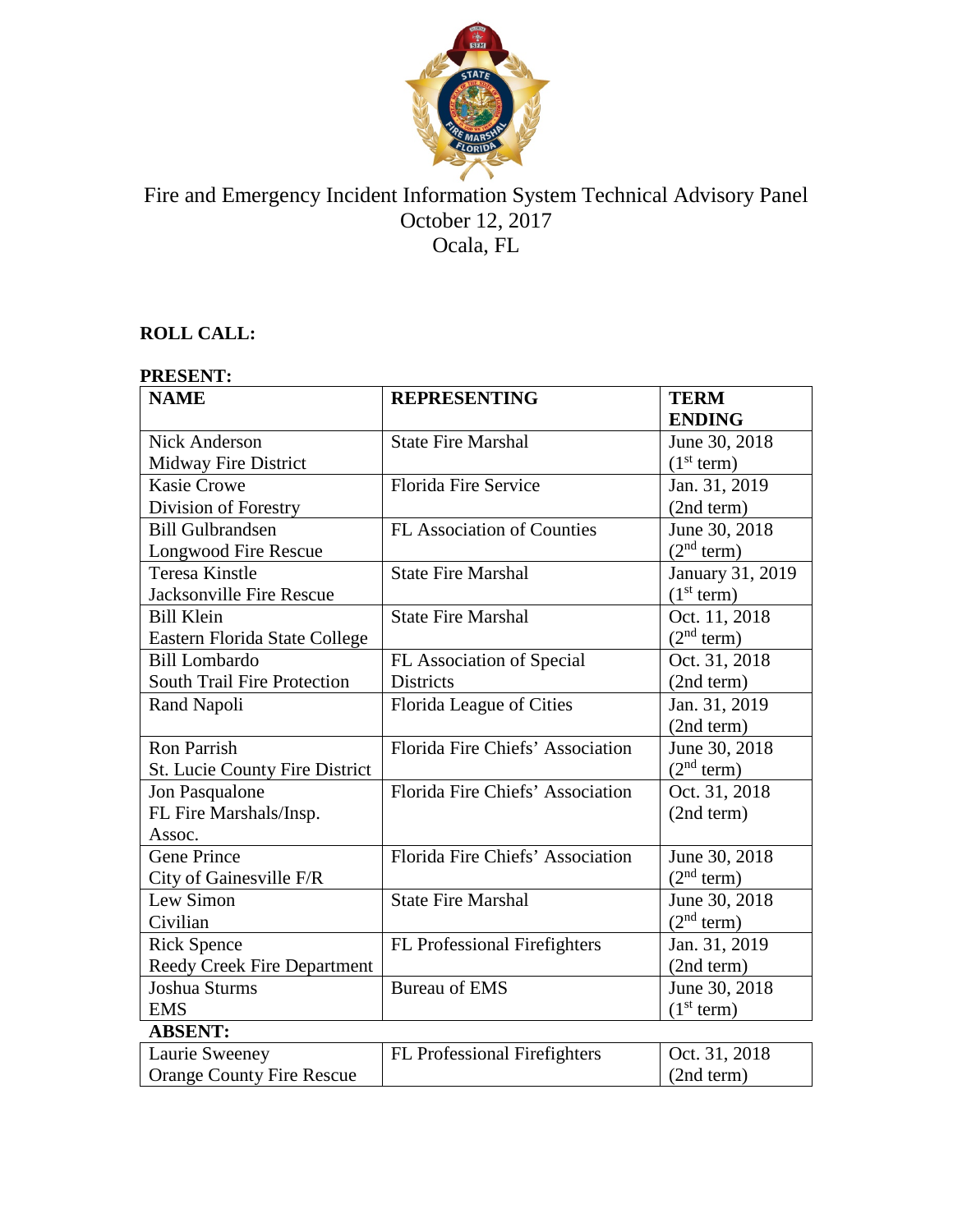The Fire and Emergency Incident Information System Technical Advisory Panel meeting was called to order.

**On a motion duly made**, the minutes from the Fire and Emergency Incident Information System Technical Advisory Panel held on July 14, 2017 were approved.

#### **Motion carried**.

## **REPORT FROM DIVISION:** *Julius Halas, Director SFM*

- Firefighter Grants
	- o Over a dozen grants this current fiscal year
	- o This year 1 million will be provided to the volunteer community
	- o Volunteer departments are very appreciative of the help
- Cancer Research Grant
	- o In year three, total up to 3.5 million
- Grants also issued for fire stations, training centers, and apparatus with a total of 7.2 million
- New Grant Firefighter Cancer Exposure Mitigation still in research and development in Legal
- Annual Report should be ready by the end of December and as always, will also be available on-line

## **REPORT FROM FFIRS:** *Wayne Watts, FFIRS Section*

## *Handout provided*

- Only 74% of departments reported this quarter-follow up will be done with nonreporting departments
	- o Panel requested an update before the next meeting on response
- 2016 Florida Fires Annual Report production has begun
- NFPA has recently launched a national survey to understand how fire service agencies are collecting, analyzing and utilizing data

## **REPORT FROM EMS:** *Joshua Sturms, Bureau of EMS*

- The September EMS Advisory Council meeting was cancelled due to Hurricane Irma. Next meeting will be held in January
- House Bill 249 was a requirement to make information available to local law enforcement, fire and EMS agencies, within 120 hours of receipt. To accomplish this, a partnership was developed with the University of North Carolina and a few pilot agencies are getting ready to start testing the program to ensure it meets the needs. Once it is ready to roll out, all agencies will be notified and access to information will be provided.
- NEMSA Standard new version (3.5) will be available by 2020